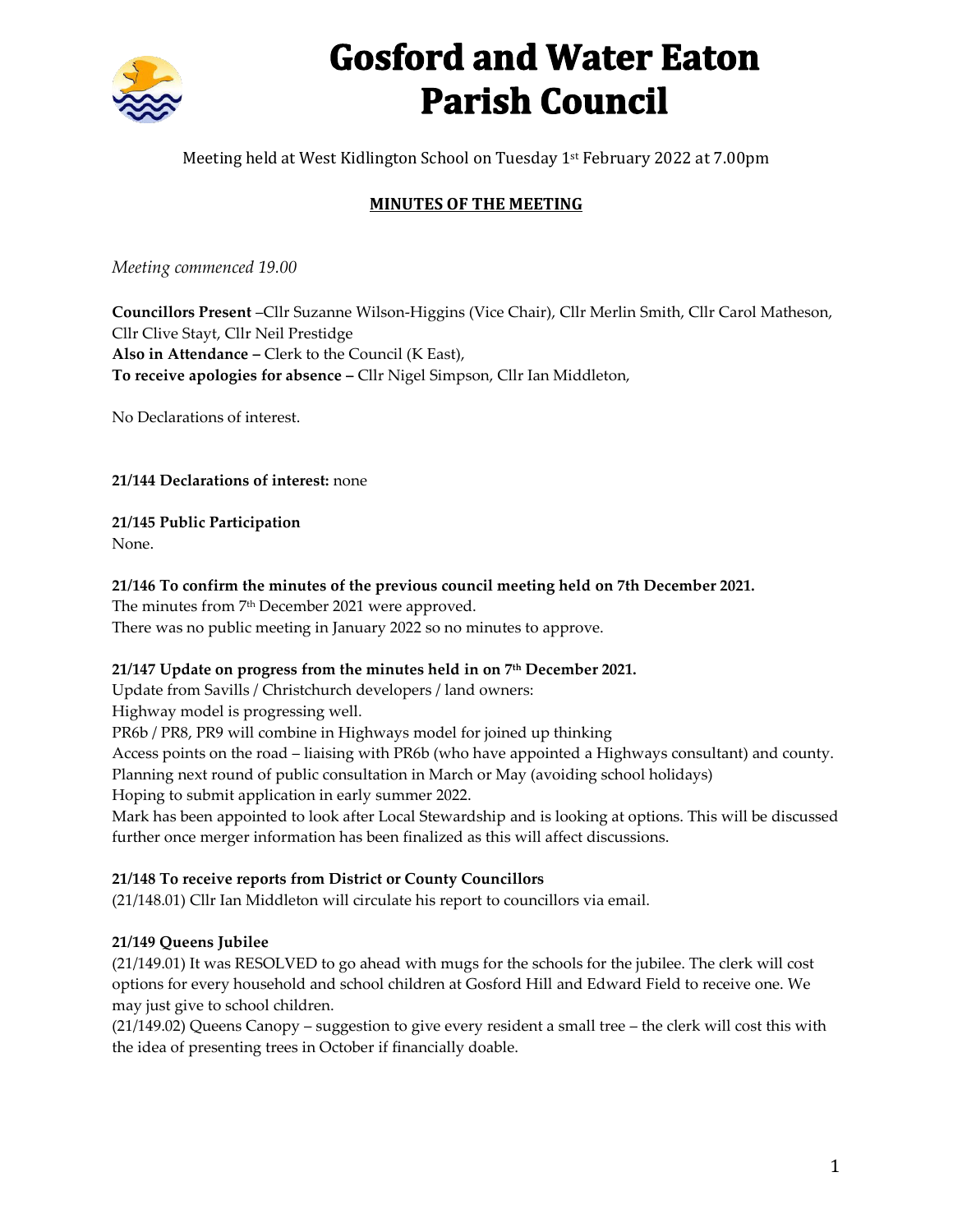

#### **21/150 Financial Matters**

(21/150.01) It was **RESOLVED** to approve the payments as detailed in the clerk's report (also listed below). These will be made via online bank transfer.

| Clerk Payroll                      | confidential |          | Payroll                                          |
|------------------------------------|--------------|----------|--------------------------------------------------|
|                                    | £            |          |                                                  |
| RFO payroll                        | confidential |          | Payroll                                          |
|                                    |              |          |                                                  |
| <b>HMRC PAYE</b>                   | 166.66       |          | <b>HMRC PAYE</b>                                 |
| Oxfordshire County Council Pension | £            |          |                                                  |
| Fund                               | 428.98       |          | Pensions                                         |
|                                    | £            |          |                                                  |
| West Kidlington Friends            | 75.00        | Feb hire | meeting room hire Feb meeting                    |
|                                    | £            |          |                                                  |
| Clerk expenses                     | 51.75        |          | clerk expenses, home office allowance, phone etc |

£Confidential relates to payroll figures – these figures are shared with councillors.

The below figures were paid in January – approved under delegated powers and seen by councillors (due to virtual meeting – Covid). Councillors **RESOLVED** to approve these payments in retrospect in official capacity and payments were made via bank transfer.

|            |                                    | £            |                                                         |
|------------|------------------------------------|--------------|---------------------------------------------------------|
| 04/01/2022 | Zurich Insurance Renewal           | 1,297.99     | 20 Feb 2022 - 19 Feb 2023 insurance                     |
|            |                                    | £            |                                                         |
| 04/01/2022 | Clerk Payroll                      | confidential | Payroll                                                 |
|            |                                    | £            |                                                         |
| 04/01/2022 | RFO payroll                        | confidential | Payroll                                                 |
|            |                                    | £            |                                                         |
| 04/01/2022 | <b>HMRC PAYE</b>                   | 166.46       | <b>HMRC PAYE</b>                                        |
|            | Oxfordshire County Council Pension | £            |                                                         |
| 04/01/2022 | Fund                               | 428.98       | Pensions                                                |
|            |                                    | £            |                                                         |
| 04/01/2022 | Ady Podbery                        | 333.00       | litter picking, Bramley close tidy up / shrubbery works |
|            |                                    | £            |                                                         |
| 04/01/2022 | Clerk expenses                     | 48.55        | clerk expenses, home office allowance, phone etc        |
|            |                                    | £            |                                                         |
| 04/01/2022 | <b>Cherwell District Council</b>   | 899.15       | Dec management fee - Stratfield Brake                   |
|            |                                    | £            |                                                         |
| 04/01/2022 | <b>Cherwell District Council</b>   | 899.15       | Nov management fee - Stratfield Brake                   |
|            |                                    |              |                                                         |
|            |                                    | £            | Bench installation and cost & bins x 2- ordered via     |
| 04/01/2022 | Kidlington Parish Council          |              | <b>KPC</b>                                              |
|            |                                    | 1,496.95     |                                                         |

(21/150.02) Both grant requests were rejected (received from West Kidlington School and Community Hub at St Johns Church). Councillors will review policy but essentially, we want to grant to organisations within our parish. Neither organisation is within the parish and councillors felt they would not directly benefit our residents.

(21/150.03) Councillors **RESOLVED** to allocate £2,500 to the Queens jubilee and canopy fund.

## **21/151 Planning Applications**

(21/151.01) No objections to loft conversion application22/00130/F